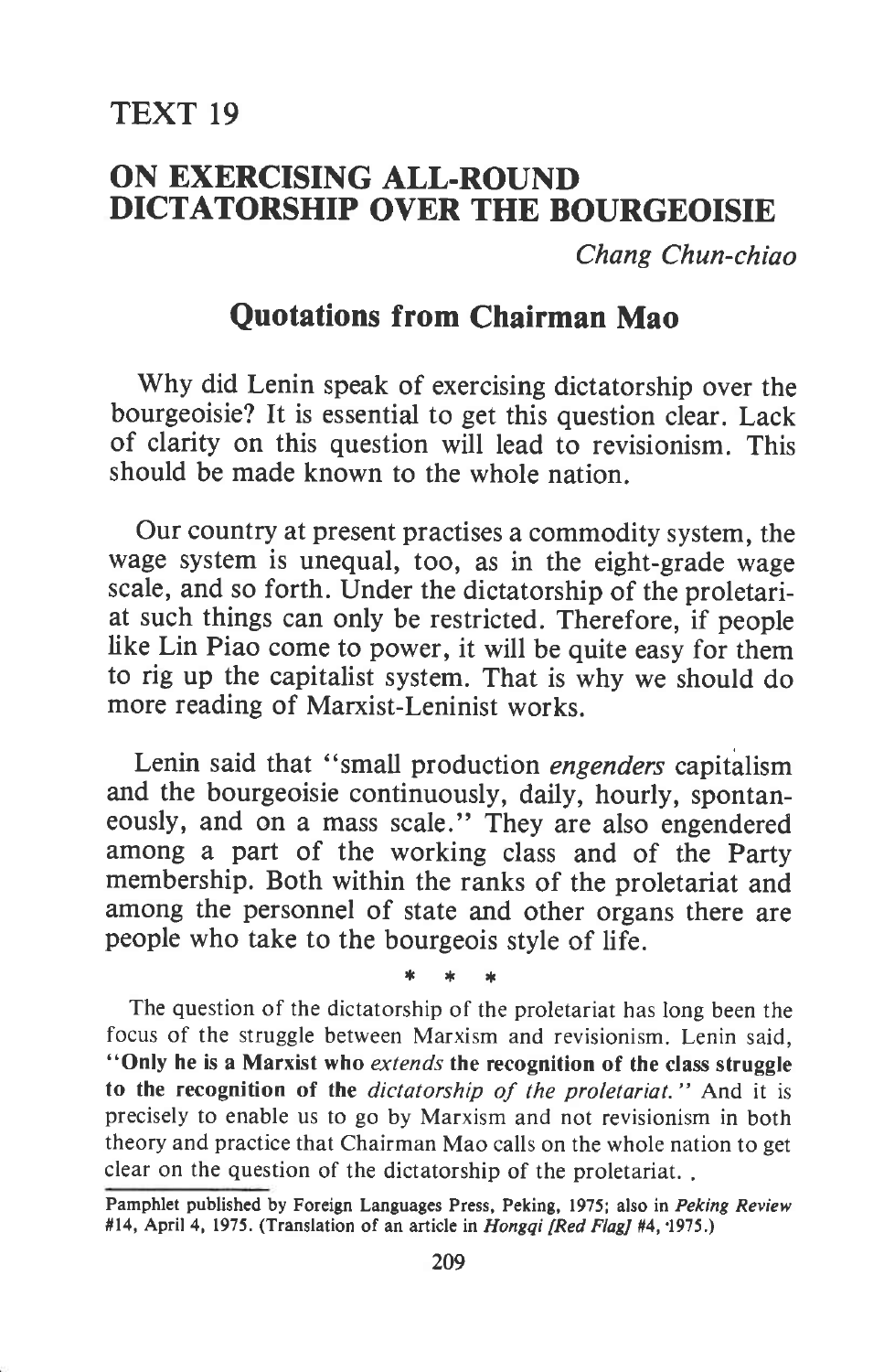Our country is in an important period of its historical development. As a result of more than two decades of socialist revolution and socialist construction, and particularly of the liquidation of the bourgeois headquarters of Liu Shao-chi and of Lin Piao in the Great Proletarian Cultural Revolution, our proletarian dictatorship is more consolidated than ever, and our socialist cause is thriving. Full of militancy, all our people are determined to build China into a powerful socialist country before the end of the century. In the course of this effort and in the entire historical period of socialism, whether we can persevere all the way in the dictatorship of the proletariat is a cardinal issue for China's future development. Current class struggles, too, require that we should get clear on the question of the dictatorship of the proletariat. Chairman Mao says, "Lack of clarity on this question will lead to revisionism." It won't do if only a few people grasp the point; it must "be made known to the whole nation." The present and longrange importance of success in this study cannot be overestimated.

As early as 1920, Lenin, basing himself on practical experience in leading the Great October Socialist Revolution and directing the first state of proletarian dictatorship, pointed out sharply, "The dictatorship of the proletariat is a most determined and most ruthless war waged by the new class against a *more powerful* enemy, the bourgeoisie, whose resistance is increased *tenfold* by its overthrow (even if only in one country), and whose power lies not only in the strength of international capital, in the strength and durability of the international connections of the bourgeoisie, but also in the force of habit, in the strength of small production. For, unfortunately, small production is still very, very widespread in the world, and small production engenders capitalism and the bourgeoisie continuously, daily, hourly, spontaneously, and on a mass scale. For all these reasons the dictatorship of the proletariat is essential." Lenin pointed out that the dictatorship of the proletariat is a persistent struggle-bloody and bloodless, violent and peaceful, military and economic, educational and administrativeagainst the forces and traditions of the old society, that it means allround dictatorship over the bourgeoisie. Lenin stressed time and again that it is impossible to triumph over the bourgeoisie without exercising a protracted, all-round dictatorship over it. These words of Lenin's, especially those he underscored, have been confirmed by practice in subsequent years. Sure enough, new bourgeois elements have been engendered batch after batch, and it is precisely the Khrushchov-Brezhnev renegade clique that is their representative. These people generally have a good class background; almost all of them were brought up under the red flag; they have joined the Communist Party organizationally, received college training and become so-called red experts.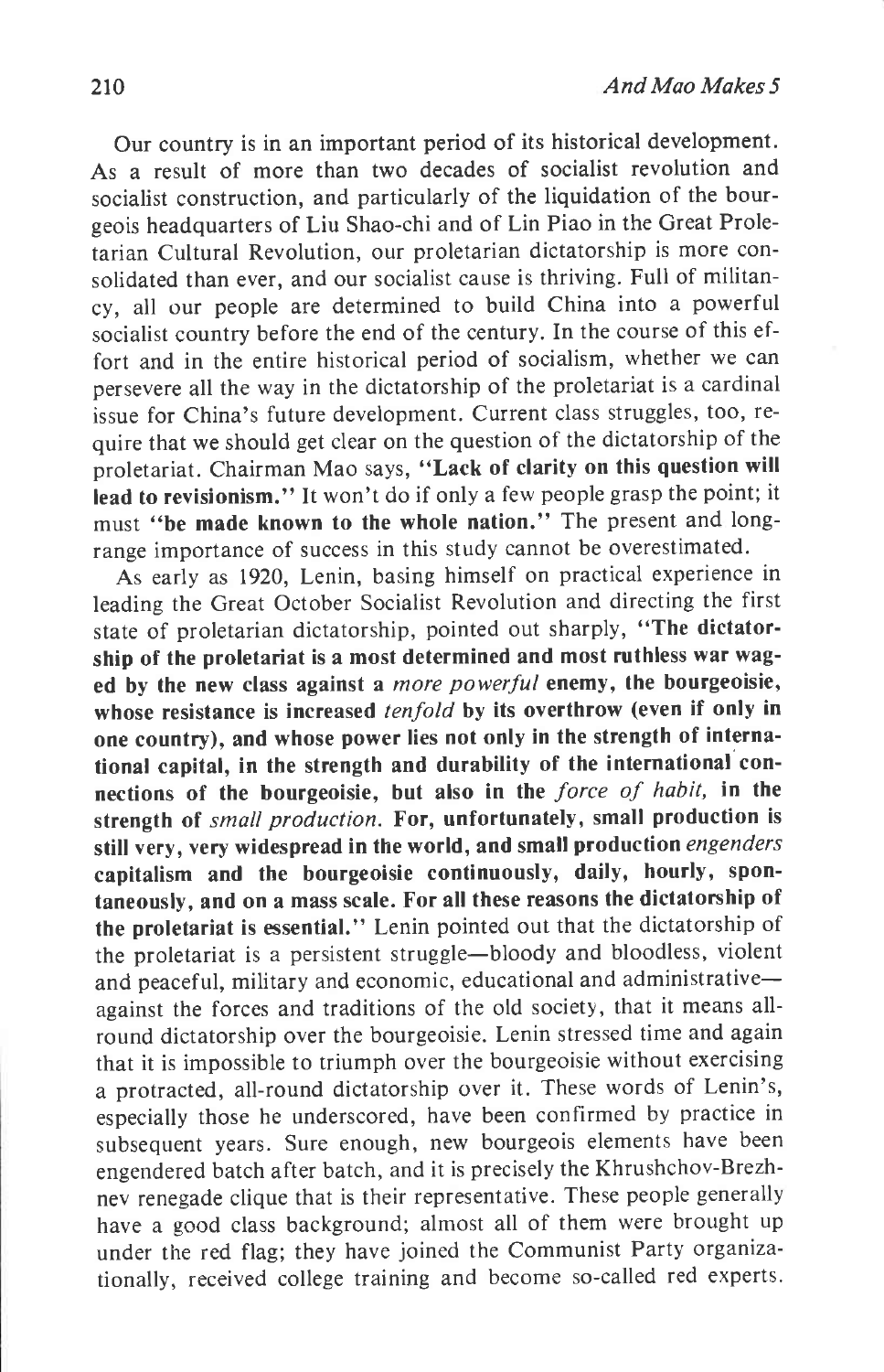However, they are new poisonous weeds engendered by the old soil of capitalism. They have betrayed their own class, usurped Party and state power, restored capitalism, become chieftains of the dictatorship of the bourgeoisie over the proletariat, and accomplished what Hitler had tried to do but failed. Never should we forget this experience of history in which "the satellites went up to the sky while the red flag fell to the ground," especially not at this time when we are determined to build <sup>a</sup> powerful country.

We must be soberly aware that there is still a danger of China turning revisionist. This is not only because imperialism and social-imperialism will never give up aggression and subversion against us, not only because China's old landlords and capitalists are still around and unreconciled to their defeat, but also because nerv bourgeois elements are being engendered daily and hourly, as Lenin put it. Some comrades argue that Lenin was referring to the situation before collectivization. This is obviously incorrect. Lenin's remarks are not out of date at all. These comrades may look up Chairman Mao's On the Correct Handling of Contradictions Among the People published in 1957. There Chairman Mao shows by concrete analysis that aiter the basic victory in the socialist transformation of the system of ownership, which includes the achievement of agricultural co-operation, there still exist in China classes, class contradictions and class struggle, and there still exist both harmony and contradiction between the relations of production and the productive forces and between the superstructure and the ecohomic base. Having summed up the new experience of the dictatorship of the proletariat after Lenin, Chairman Mao gave systematic answers to various questions arising after the change in the system of ownership, set forth the tasks and policies of the dictatorship of the proletariat, and laid the theoretical basis for the Party's basic line and for continuing the revolution under the dicatorship of the proletariat. Practice in the past l8 years, particularly in the Great Proletarian Cultural Revolution, has proved that the theory, line and policies advanced by Chairman Mao are entirely correct.

Chairman Mao pointed out recently, "In a word, China is a socialist country. Before liberation she was much the same as a capitalist country. Even now she practises an eight-grade wage system, distribution according to work and exchange through money, and in all this differs very little from the old society. What is different is that the system of ownership has been changed." In order to gain a deeper understanding of Chairman Mao's instruction, let us look at the changes in the system of ownership in China and the proportions of the various economic sectors in China's industry, agriculture and commerce in 1973.

First, industry. Industry under ownership by the whole people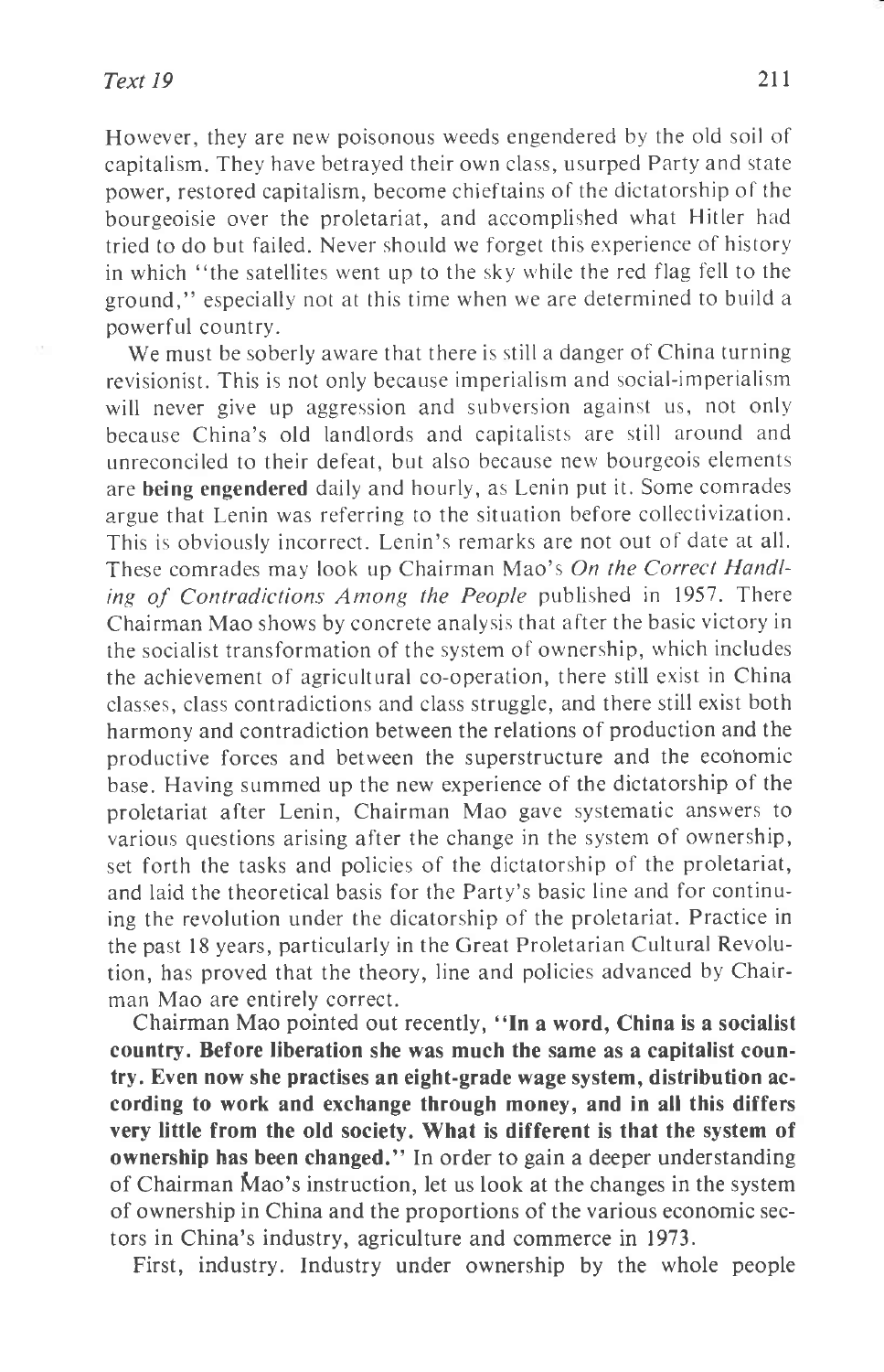covered 97 per cent of the fixed assets of industry as a whole, 63 per cent of the people engaged in industry, and 86 per cent of the value of total industrial output. Industry under collective ownership covered <sup>3</sup> per cent of the fixed assets, 36.2 per cent of the people engaged in industry, and l4 per cent of the total output value. Besides these, individual handicraftsmen made up 0.8 per cent of the people engaged in industry.

Next, agriculture. Among the agricultural means of production, about 90 per cent of the farmland and of the irrigation-drainage machinery and about 80 per cent of the tractors and draught animals were under collective ownership. Here ownership by the whole people made up a very small proportion. Hence, over 90 per cent of the nation's grain and various industrial crops came from the collective economy. The state farms accounted for only a small proportion. Apart from these, there still remained the small plots farmed by commune members for their personal needs, and a limited amount of household side-line production.

Then commerce. State commerce accounted for 92.5 per cent of the total volume of retail sales, collectively owned commercial enterprises for 7.3 per cent, and individual pedlars for 0.2 per cent. Apart from these, there still remained the sizable amount of trade conducted at rural fairs.

The above figures show that socialist ownership by the whole people and socialist collective ownership by working people have indeed won <sup>a</sup> great victory in China. The dominant position of ownership by the whole people has been greatly enhanced and there have also been some changes in the economy of the people's communes as regards the proportions of ownership at the three levels-commune, production brigade and production team. On Shanghai's outskirts, for example, income at the commune level in proportion to total income rose from 28.1 per cent in 1973 to 30.5 per cent in 1974, that of the brigades rose from 15.2 per cent to 17.2 per cent, while the proportion going to the teams dropped from 56.7 per cent to 52.3 per cent. The people's commune has demonstrated ever more clearly its superiority, consisting in its larger size and higher degree of public ownership. In so far as we have, step by step in the past 25 years, eliminated ownership by imperialism, bureaucrat-capitalism and feudalism, transformed ownership by national capitalism and by individual iabourers and replaced these five kinds of private ownership with the two kinds of socialist public ownership, we can proudly declare that the system of ownership in China has changed, that the proletariat and other working people in China have in the main freed themselves from the shackles of private ownership, and that china's socialist economic base has been gradually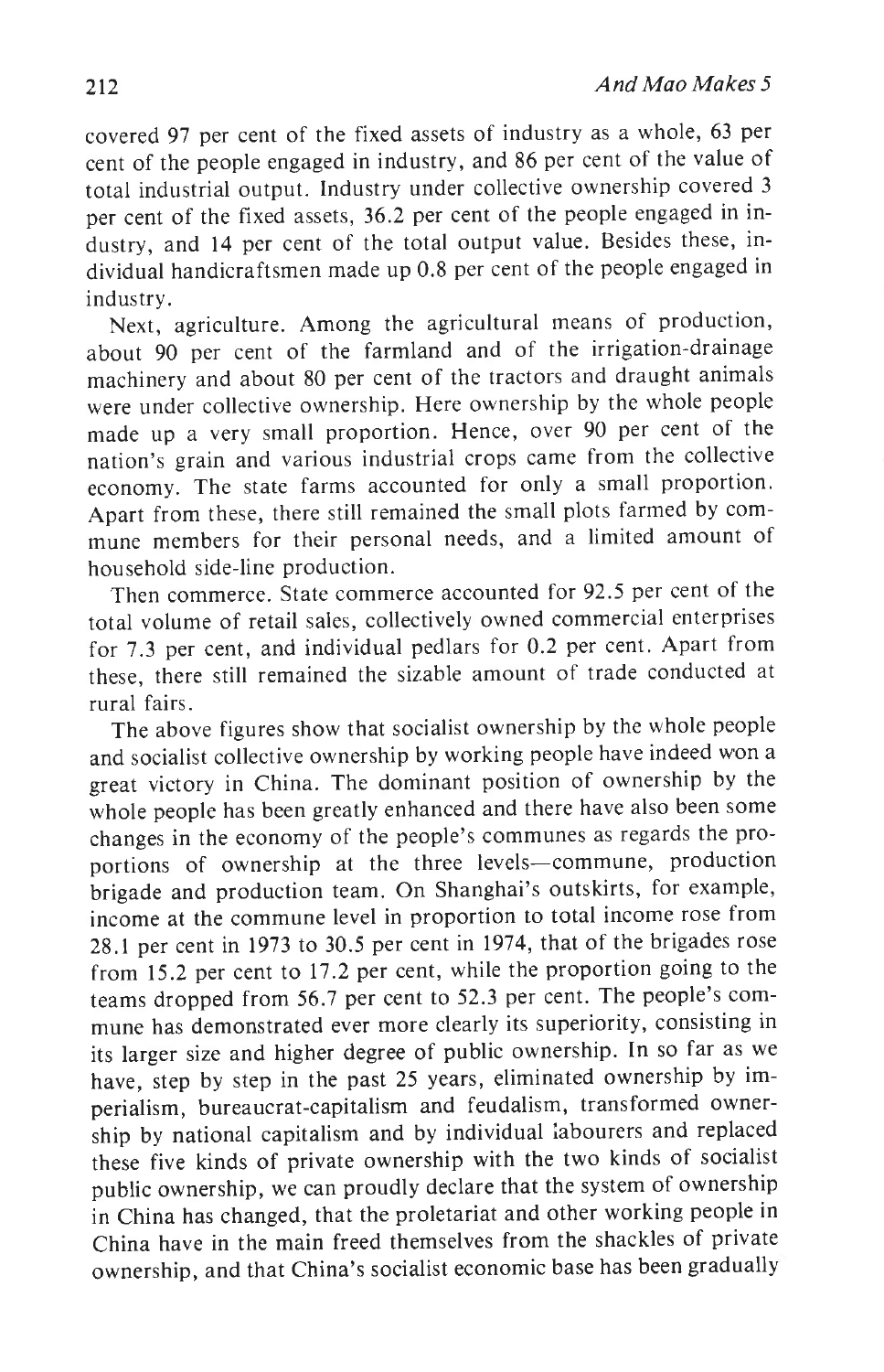consolidated and developed. The Constitution adopted by the Fourth National People's Congress specifically records these great victories of ours.

However, we must see that with respect to the system of ownership the issue is not yet fully settled. We often say that the issue of ownership "has in the main been settled"; this means that it has not been settled entirely, and also that bourgeois right has not been totally abolished in this realm. The statistics cited above show that private ownership still exists partially in industry, agriculture and commerce, that socialist public ownership does not consist entirely of ownership by the whole people but includes two kinds of ownership, and that ownership by the whole people is still rather weak in agriculture, which is the foundation of the national economy. The disappearance of bourgeois right in the realm of the system of ownership in a socialist society, as conceived by Marx and Lenin, implies the conversion of all the means of production into the common property of the whole of society. Clearly we have not yet reached that stage. Neither in theory nor in practice should we overlook the very arduous tasks that lie ahead for the dictatorship of the proletariat in this respect.

Moreover, we must see that both ownership by the whole people and collective ownership involve the question of leadership, that is, the question of which class holds the ownership in fact and not just in name.

Speaking at the First Plenary Session of the Ninth Central Committee of the Party on April 28, 1969, Chairman Mao said, "Apparently, we couldn't do without the Great Proletarian Cultural Revolution, for our base was not solid. From my observations, I am afraid that in <sup>a</sup> fairly large majority of factories—I don't mean all or the overwhelming majority-leadership was not in the hands of real Marxists and the masses of workers. Not that there were no good people in the leadership of the factories. There were. There were good people among the secretaries, deputy secretaries and members of Party committees and among the Party branch secretaries. But they followed that line of Liu Shao-chi's, just resorting to material incentive, putting profit in command, and instead of promoting proletarian politics, handing out bonuses, and so forth." "But there are indeed bad people in the factories." "This shows that the revolution is still unfinished." Chairman Mao's remarks not only explain the necessity for the Great Proletarian Cultural Revolution but also help us be more aware that in the problem of the system of ownership, as in all others, we should pay attention not only to its form but also to its actual content. It is perfectly correct for people to give full weight to the decisive role of the systern of ownership in the relations of production. But it is incorrect to give no weight to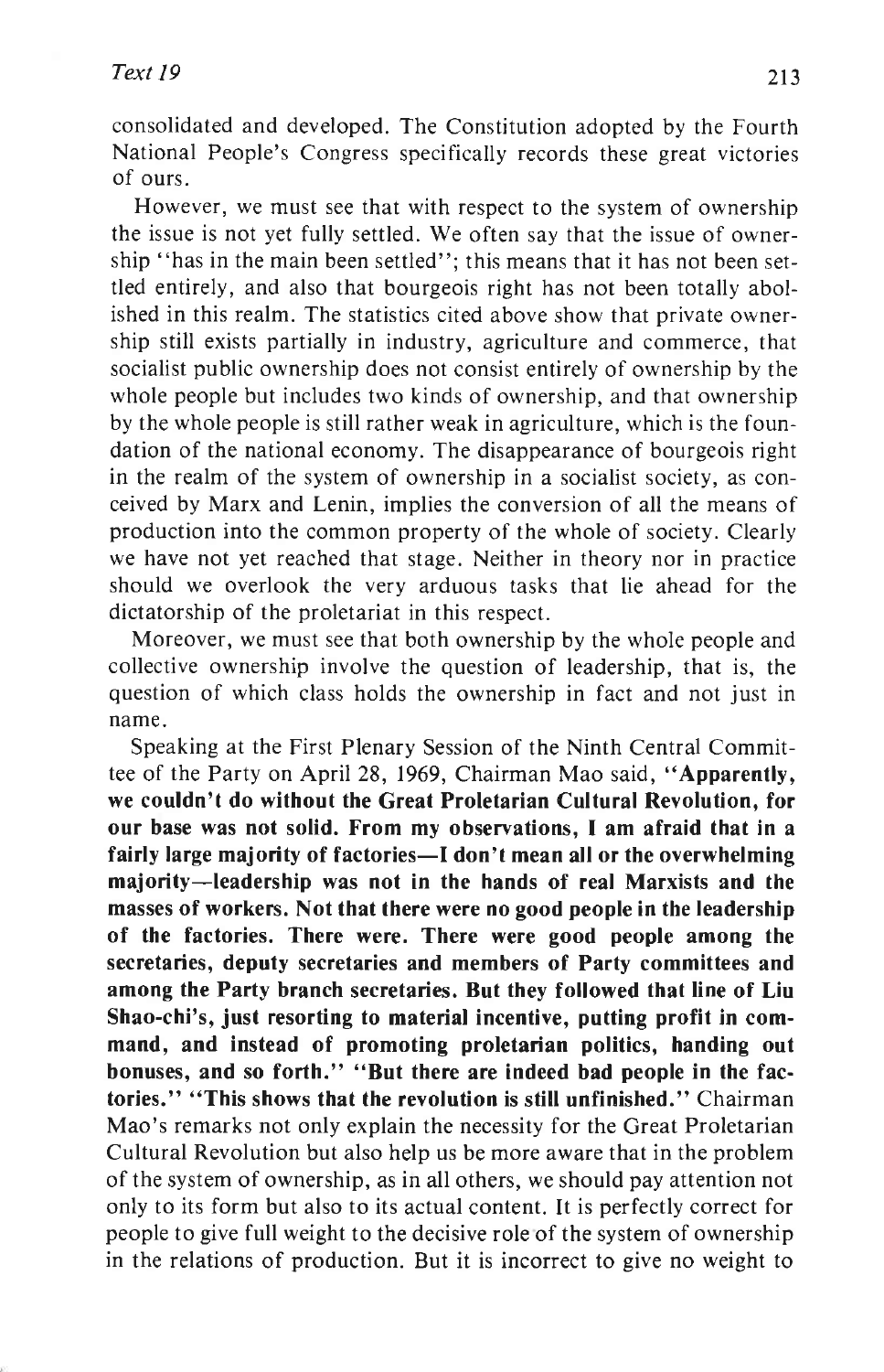whether the issue of ownership has been resolved merely in form or in actual fact, to the reaction upon the system of ownership exerted by the two other aspects of the relations of production-the relations among people and the form of distribution-and to the reaction upon the economic base exerted by the superstructure; these two aspects and the superstructure may play a decisive role under given conditions. Politics is the concentrated expression of economics. Whether the ideological and political line is correct or incorrect, and which class holds the leadership, decides which class owns those factories in actual fact. comrades may recall how we turned any enterprise owned by bureaucrat capital or national capital into a socialist enterprise. Didn't we do the job by sending a military-control representative or a state representative there to transform it according to the Party's line and policies? Historically, every major change in the system of ownership, be it the replacement of slavery by the feudal system or of feudalism by capitalism, was invariably preceded by the seizure of political power, which was then used to effect large-scale change in the system of ownership and consolidate and develop the new system. Even more is this the case with socialist public ownership which cannot be born under the dictatorship of the bourgeoisie. Bureaucrat capital, which controlled <sup>80</sup> per cent of the industry in old China, could be transformed and placed under ownership by the whole people only after the People's Liberation Army had defeated Chiang Kai-shek. Similarly, a capitalist restoration is inevitably preceded by the seizure of leadership and a change in'the line and policies of the Party. wasn't this the way Khrushchov and Brezhnev changed the system of ownership in the Soviet Union? wasn't this the way Liu Shao-chi and Lin Piao changed the nature of a number of our factories and other enterprises to varying degrees?

AIso, we must see that what we are practising today is a commodity system. Chairman Mao says, "Our country at present practises a commodity system, the wage system is unequal, too, as in the eight-grade wage scale, and so forth. Under the dictatorship of the proletariat such things can only be restricted. Therefore, if people like Lin Piao come to power, it will be quite easy for them to rig up the capitalist system." This state of affairs. which chairman Mao pinpointed cannot be changed in a short period. For instance in the rural people's communes on the outskirts of Shanghai where the economy at the commune and production brigade levels has developed at a rather fast pace, commune ownership accounts for 34.2 per cent of the fixed assets owned at all three levels, and brigade ownership accounts for only 15.1 per cent, while ownership by the production teams still occupies 50.7 per cent of the whole. Therefore, even if we take economic conditions in the communes alone, it will require a fairly long time to effect the transition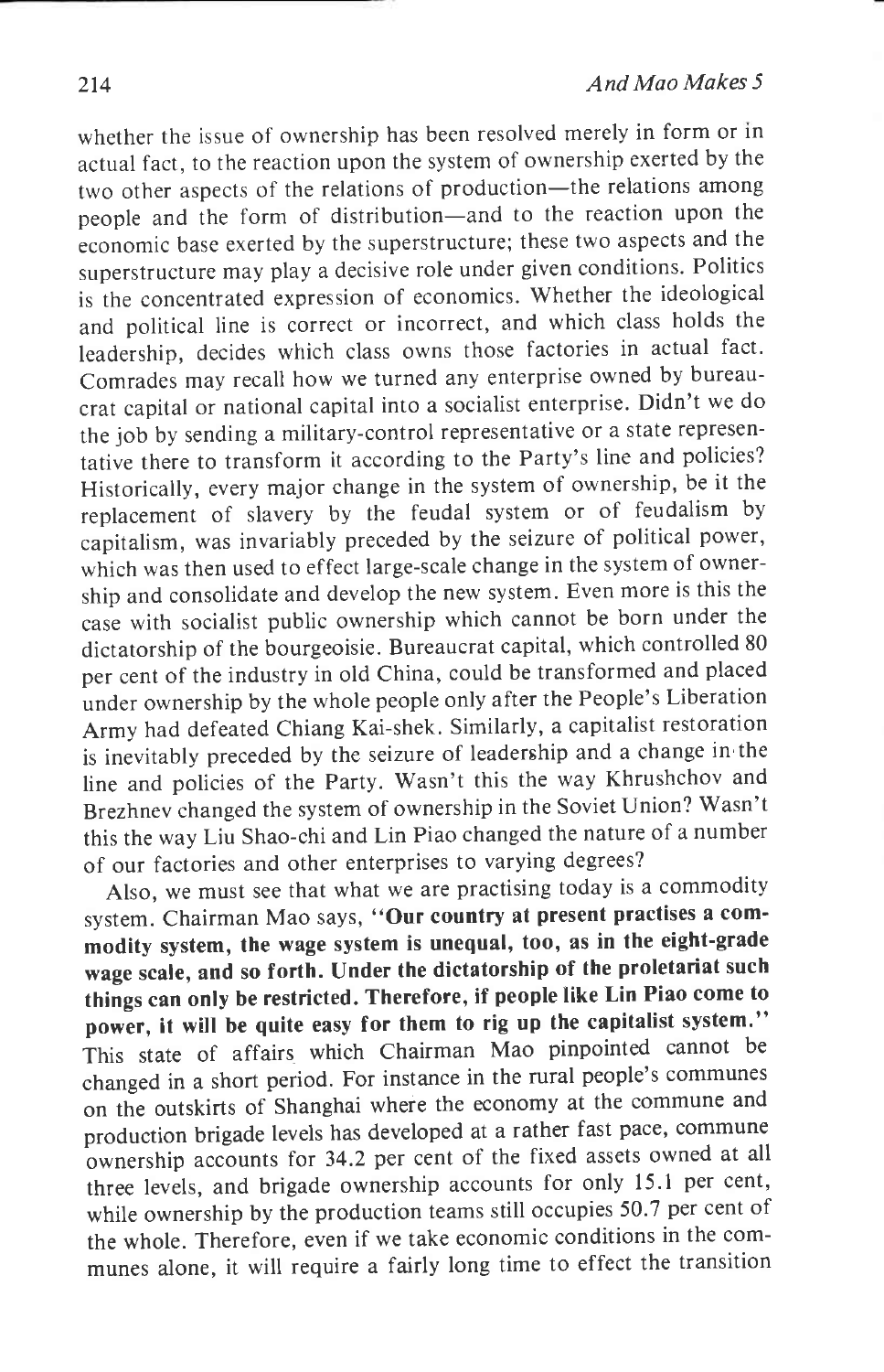from the team as the basic accounting unit to the brigade and then to the commune. Moreover, even when the commune becomes the basic accounting unit, the ownership will still be collective. Thus, in the short term, there will be no basic change in the situation in which ownership by the whole people and collective ownership co-exist. So long as we still have these two kinds of ownership, commodity production, exchange through money and distribution according to work are inevitable. And since "under the dictatorship of the proletariat such things can only be restricted," the growth of capitalist factors in town and country and the emergence of new bourgeois elements are likewise inevitable. If such things are not restricted, capitalism and the bourgeoisie will grow more rapidly. Therefore, on no account should we relax our vigilance just because we have won a great victory in the transformation of the system of ownership and carried out one Great Proletarian Cultural Revolution. We must realize that our economic base is not yet solid, that bourgeois right has not yet been abolished entirely in the system of ownership, and that it still exists to a serious extent in the relations among people and holds a dominant position in distribution. In the various spheres of the superstructure, some areas are in fact still controlled by the bourgeoisie which has the upper hand there; some are being transformed but the results are not yet consolidated, and old ideas and the old force of habit are still stubbornly obstructing the growth of socialist new things. New bourgeois elements are engendered, batch after batch, in the wake of the development of capitalist factors in town and country. The class struggle between the proletariat and the bourgeoisie, the class struggle between the different political forces, and the class struggle in the ideological field between the proletariat and the bourgeoisie will continue to be long and tortuous and at times will even become very acute. Even when all the landlords and capitalists of the old generation have died, such class struggles will by no means come to a stop, and a bourgeois restoration may stiil occur if people like Lin Piao come to power. In his speech The Situation and Our Policy After the Victory in the War of Resistance Against Japan, Chairman Mao described how in 1936, near the site of the Party Central Committee in Pao-an, there was a fortified village held by a handful of armed counter-revolutionaries who obstinately refused to surrender until the Red Army stormed into it to settle the problem. This story has a universal significance, for it tells us: "Everything reactionary is the same; if you don't hit it, it won't fall. It is like sweeping the floor; where the broom does not reach, the dust never vanishes of itself." Today there are still many "fortified villages" held by the bourgeoisie; when one is destroyed, another will spring up, and even if all have been destroyed except one, it will not vanish of itself if the iron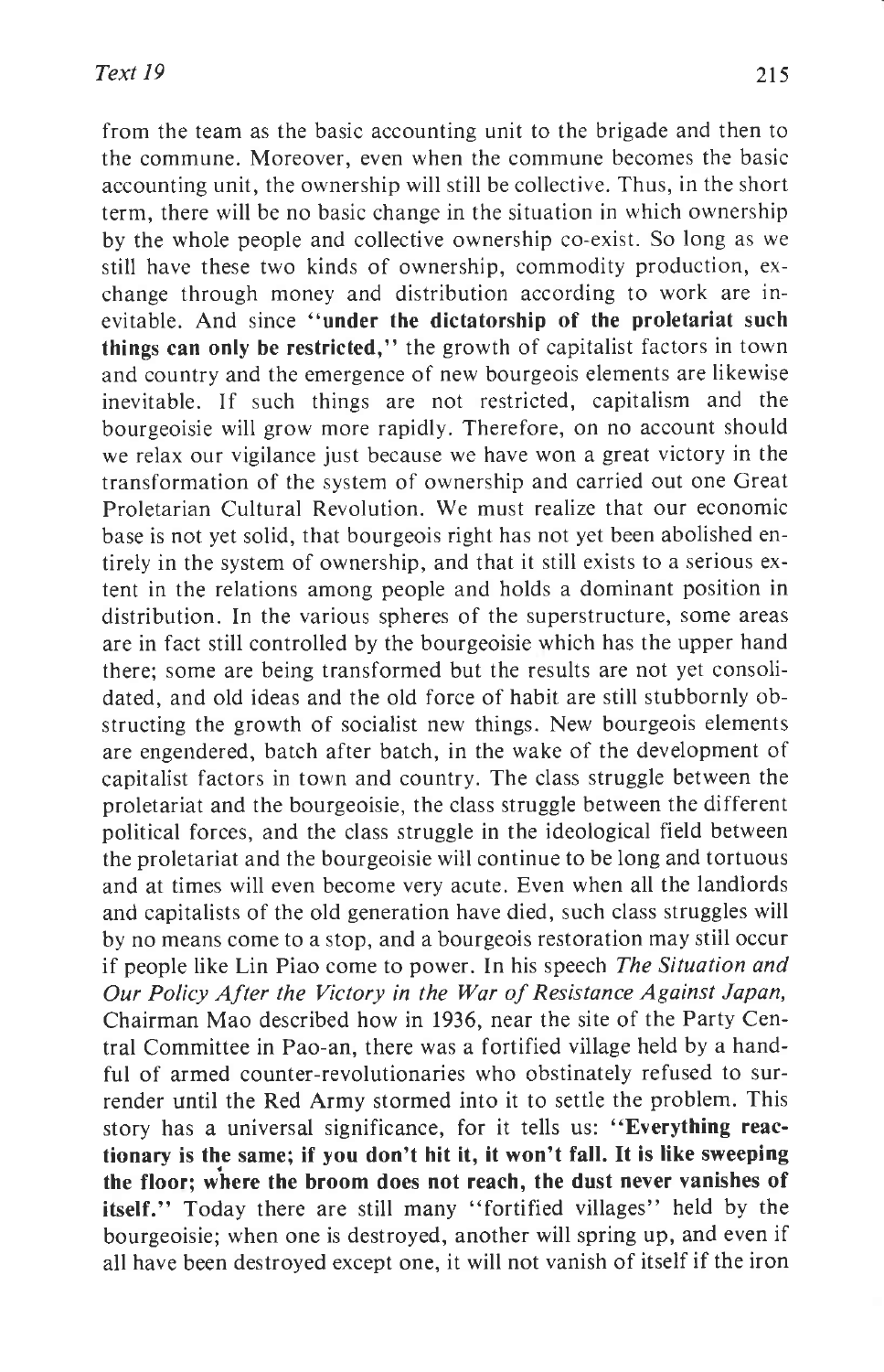broom of the dictatorship of the proletariat does not reach it. Lenin was entirely correct in saying, "For all these reasons the dictatorship of the proletariat is essential."

Historical experience shows us that whether the proletariat can triumph over the bourgeoisie and whether China will turn revisionist hinges on whether we can persevere in exercising all-round dictatorship over the bourgeoisie in all spheres and at all stages of development of the revolution. What is all-round dictatorship over the bourgeoisie? The most succinct generalization is found in a passage from a letter Marx wrote in 1852 to J. Weydemeyer, which we are all studying. Marx said, "...no credit is due to me for discovering the existence of classes in modern society, nor yet the struggle between them. Long before me bourgeois historians had described the historical development of this struggle of the classes, and bourgeois economists the economic anatomy of the classes. What I did that was new was to prove: l) that the existence of classes is only bound up with particular historical phases in the development of production; 2) that the class struggle necessarily leads to the dictatorship of the proletariat; 3) that this dictatorship itself only constitutes the transition to the abolition of all classes and to a classless society." In this splendid observation, Lenin said, Marx succeeded in expressing with striking clarity the chief and radical difference between his theory on the state and that of the bourgeoisie, and the essence of his teaching on the state. Here it should be noted that Marx divided the sentence on the dictatorship of the proletariat into three points, which are interrelated and cannot be cut apart. It is impermissible to accept only one of the three points while rejecting the other two. For the sentence gives complete expression to the entire process of the inception, development and withering away of the dictatorship of the proletariat and covers the whole task of the dictatorship of the proletariat and its actual content. In The Class Struggles in France, 1848-1850, Marx deals in more specific terms with this dictatorship of the proletariat as the necessary transit point to the abolition of class distinctions generally, to the abolition of all the relations of production on which they rest, to the abolition of all the social relations that correspond to these relations of production, and to the revolutionizing of all the ideas that result from these social relations. In all the four cases, Marx means all. Not a part, a greater part, or even the greatest part, but all! This is nothing surprising, for only by emancipating all mankind can the proletariat achieve its own final emancipation. The only way to attain this goal is to exercise all-round dictatorship over the bourgeoisie and carry the continued revolution under the dictatorship of the proletariat through to the end, until the abovementioned four alls are banished from the earth so that it will be im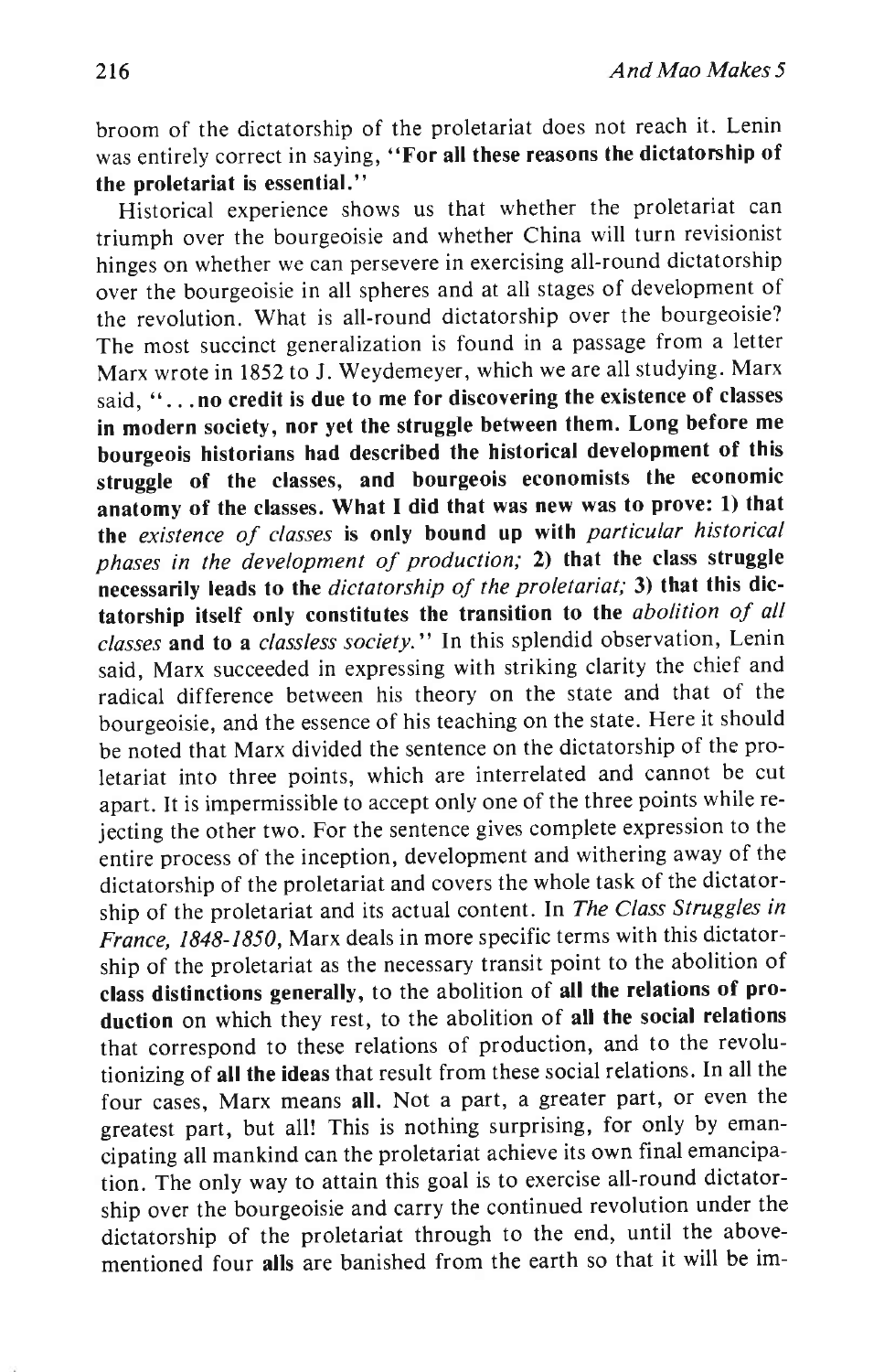possible for the bourgeoisie and all other exploiting classes to exist or for new ones to arise; we definitely must not call a halt along the path of the transition. In our view, only those who understand the matter this way can be deemed to have grasped the essence of Marx's teaching on the state. Comrades, please think it over: If the matter is not understood in this way, if Marxism is limited, curtailed and distorted in theory and practice, if the dictatorship of the proletariat is turned into an empty phrase, or all-round dictatorship over the bourgeoisie is crippled by amputation and exercised only in some spheres but not in all, or only at a certain stage (for instance, before the transformation of the system of ownership) but not at all stages, or in other words, if not all of the "fortified villages" of the bourgeoisie are destroyed but some are left, allowing the bourgeoisie to expand again, doesn't this mean preparing the conditions for bourgeois restoration? Doesn't it mean turning the dictatorship of the proletariat into a thing that protects the bourgeoisie, particularly the newly engendered bourgeoisie? All workers, all poor and lower-middle peasants and other working people who refuse to be plunged back into suffering and woe, all Communists who have dedicated their lives to the struggle for communism, and all comrades who do not want China to turn revisionist, must iirmly bear in mind this basic principle of Marrism: It is imperative to exercise allround dictatorship over the bourgeoisie, and absolutely impermissible to give it up half-way. There are undeniably some comrades among us who have joined the Communist Party organizationally but not ideologically. In their world outlook they have not yet over-stepped the bounds of small production and of the bourgeoisie. They do approve of the dictatorship of the proletariat at a certain stage and within a certain sphere and are pleased with certain victories of the proletariat, because they will bring them some gains; once they have secured their gains, they feel it's time to settle down and feather'their cosy nests. As for exercising all-round dictatorship over the bourgeoisie, as for going on after the first step on the 10,000-li long march, sorry, let others do the job; here is my stop and I must get off the bus. We would like to offer a piece of advice to these comrades: It's dangerous to stop half-way! The bourgeoisie is beckoning to you. Catch up with the ranks and continue to advance!

Historical experience also teaches us that, as the dictatorship of the proletariat wins one victory after another, the bourgeoisie may pretend on the surface to accept this dictatorship while in reality it continues to work to restore the dictatorship of the bourgeoisie. This is exactly what Khrushchov and Brezhnev have done. They changed neither the name "Soviet," nor the name of the party of Lenin, nor the name "socialist" republics." But, accepting these names and using them as a cover, they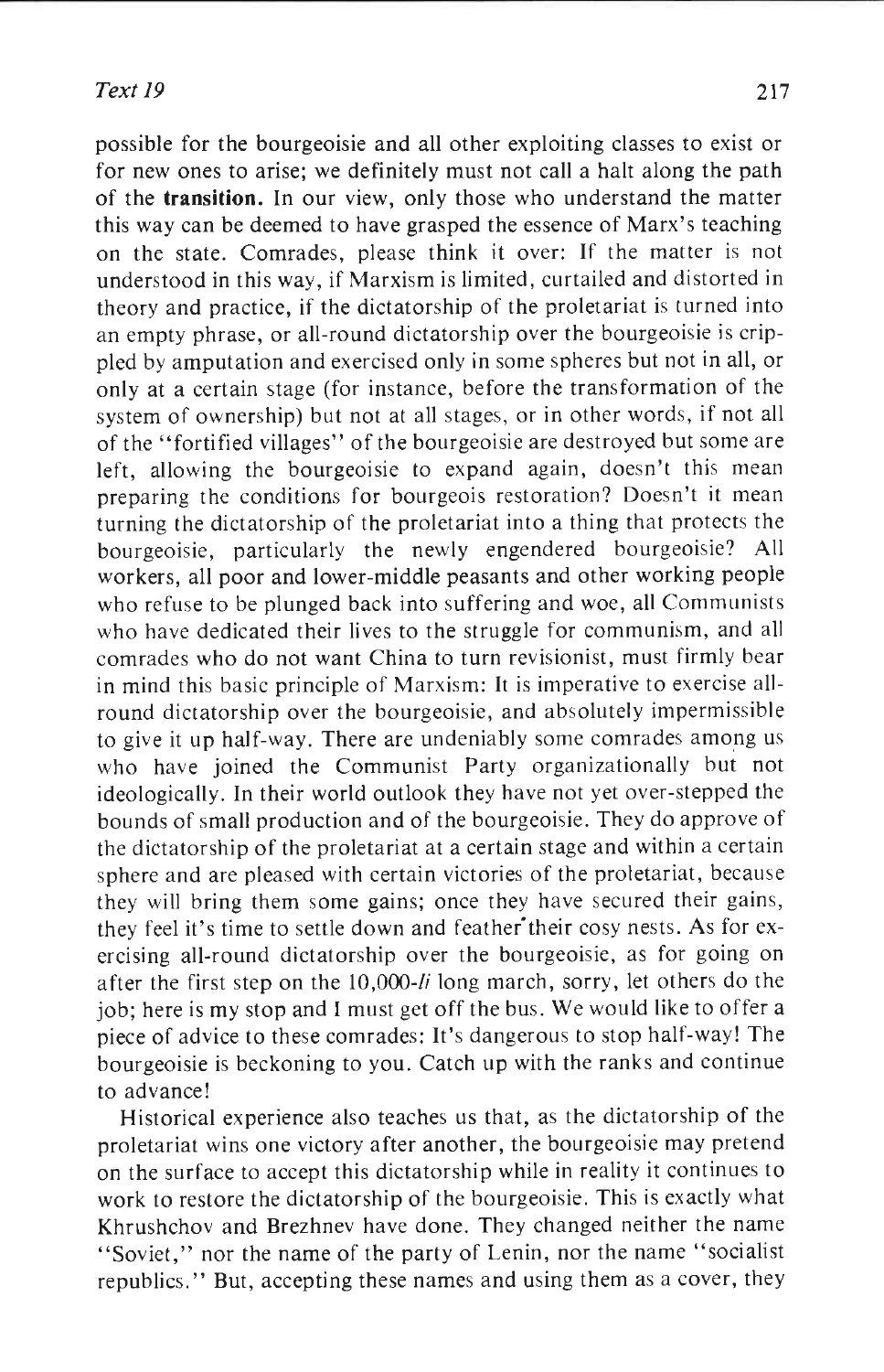have gutted the dictatorship of the proletariat of its actual content and turned it into a dictatorship of the monopoly capitalist class that is anti-Soviet, opposed to the party of Lenin and opposed to the socialist republics. They put forward the revisionist programme of "the state of the whole people" and "party of the entire people," which is an open betrayal of Marxism. But when the Soviet people stand up against their fascist dictatorship, they hoist the flag of the dictatorship of the proletariat in order to suppress the masses. Similar things have happened in China. Liu Shao-chi and Lin Piao did not limit themselves to spreading the theory of the dying out of class struggle; they, too, flaunted the flag of the dictatorship of the proletariat while suppressing the revolution. Didn't Lin Piao preach his four "never forgets"? One of them was "never forget the dictatorship of the proletariat." Indeed that was something he "never forgot," only the words "to overthrow" need inserting to make it into "never forget to overthrow the dictatorship of the proletariat," or as confessed by his own gang, "wave Chairman Mao's banner to strike at Chairman Mao's forces. " At times they trimmed their sails to the proletariat and even pretended to be more revolutionary than anyone else, raising "Left" slogans to create confusion and carry out sabotage, but they were usually waging a direct counterstruggle against the proletariat. You wanted to carry out socialist transformation? They said the new democratic order had to be consolidated. You wanted to organize co-operatives and communes? They said it was too early to do that. When you said literature and art should be revolutionized, they said it would do no harm to stage a few plays about ghosts. You wanted to restrict bourgeois right? They said it was an excellent thing indeed and should be extended. They are a bunch of past masters at defending old things and, like a swarm of flies, buzz all day long over the "birth marks" and "defects" of the old society referred to by Marx. They are particularly keen on taking advantage of the inexperience of our young people to boost material incentive to them, saying that like strong bean-curd cheese, it stinks but tastes fine. And they invariably wave the banner of socialism while carrying on these dirty tricks. Aren't there some scoundrels who, engaging in speculation, graft and theft, say that they are promoting socialist cooperation? Don't some instigators of crime who poison the minds of young people hoist the banner of "care and love for the successors to the cause of communism"? We must study their tactics and sum up our experience so as to exercise all-round dictatorship over the bourgeoisie more effectively.

"Are you out to stir up a wind of 'communization'?" To fabricate rumours by posing such a question is a tactic which some persons have resorted to recently. We can give a definite answer: The wind of "com-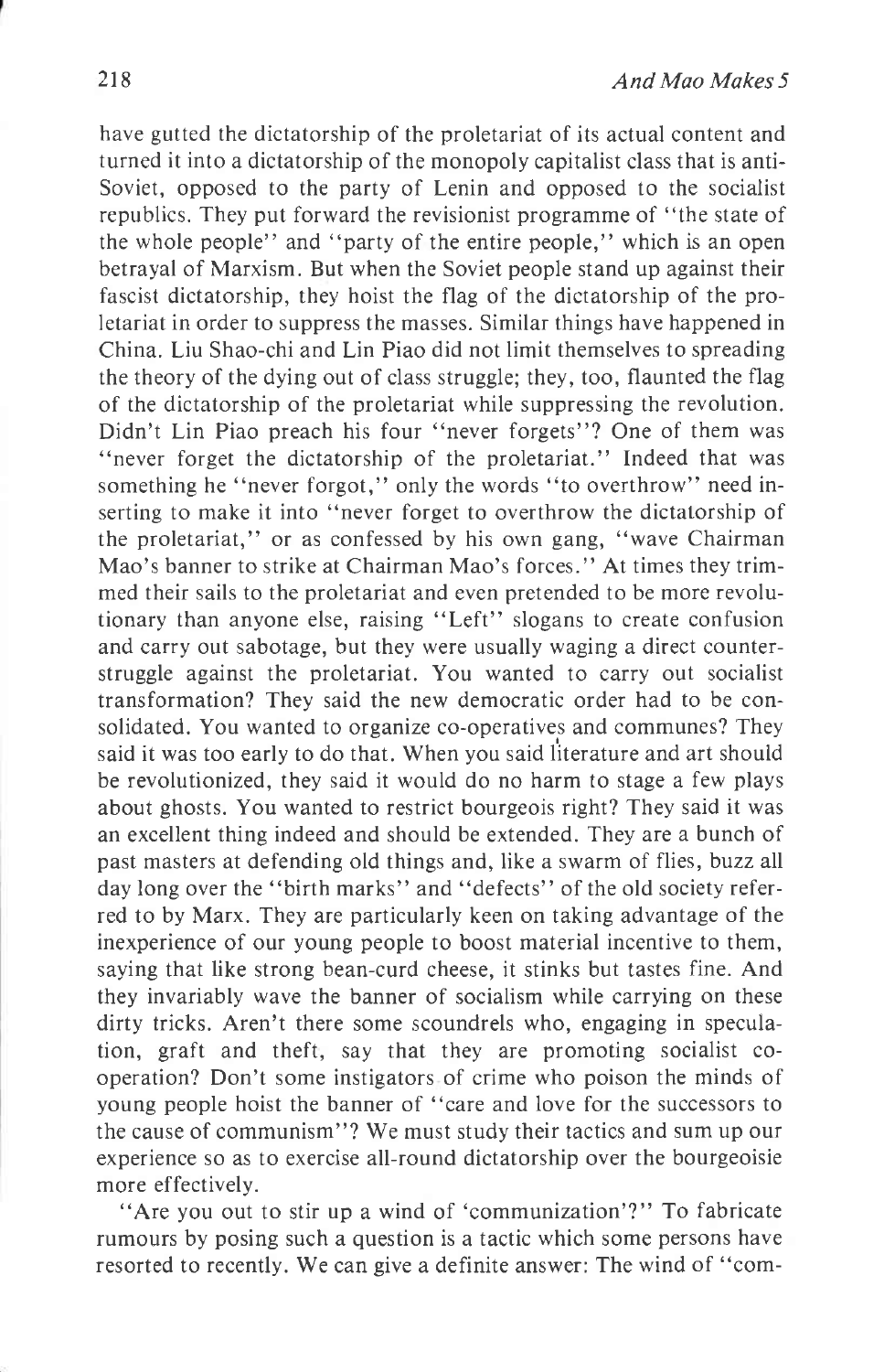munization" as stirred up by Liu Shao-chi and Chen Po-ta shall never be allowed to blow again. We have always held that, instead of having too much in the way of commodities, our country has not yet a sufficient abundance of them. So long as the communes cannot yet offer much to be "communized" along with what the production brigades and teams would bring in, and enterprises under ownership by the whole people cannot offer a great abundance of products for distribution to each according to his needs among our 800 million people, we will have to continue practising commodity production, exchange through money and distribution according to work. We have taken and will continue to take proper measures to curb the harm caused by these things. The dictatorship of the proletariat is dictatorship by the masses. We are confident that under the leadership of the Party, the broad masses have the strength and the ability to fight against the bourgeoisie and finally vanquish it. Old China was a vast sea of small production. Conducting socialist education among several hundred million peasants is a serious question at all times and requires the endeavor of several generations. But among the several hundred million peasants, the poor and lower-middle peasants form the majority, and they know from practice that the only path to the bright future for them is to follow the Communist Party and keep on along the socialist road. Our Party has relied upon them to forge unity with the middle peasants for the stepby-step advance from mutual-aid teams to the elementary and advanced agricultural producers' co-operatives and then to the pebple's communes, and we can surely lead them in further advance.

We would rather call the attention of comrades to the fact that it is another kind of wind that is now blowing-the "bourgeois wind." This is the bourgeois style of life Chairman Mao has pointed to, an evil wind stirred up by those "parts" of the people who have degenerated into bourgeois elements. The "bourgeois wind" blowing from among those Communists, particularly leading cadres, who belong to these "parts," does us the greatest of harm. Poisoned by this evil wind, some people have got their heads full of bourgeois ideas; they scramble for position and gain and feel proud of this, instead of being ashamed. Some have sunk to the point of looking at everything as a commodity, themselves included. They join the Communist Party and go to work for the proletariat merely for the sake of upgrading themselves as commodities and asking the proietariat for a higher price. Those who are Communists in name but new bourgeois elements in reality exhibit the features of the decadent and moribund bourgeoisie as a whole. Historically, when the slave-owning, landlord and capitalist classes were in the ascendancy, they did some things of benefit to mankind. But today's new bourgeois elements are heading in the opposite direc